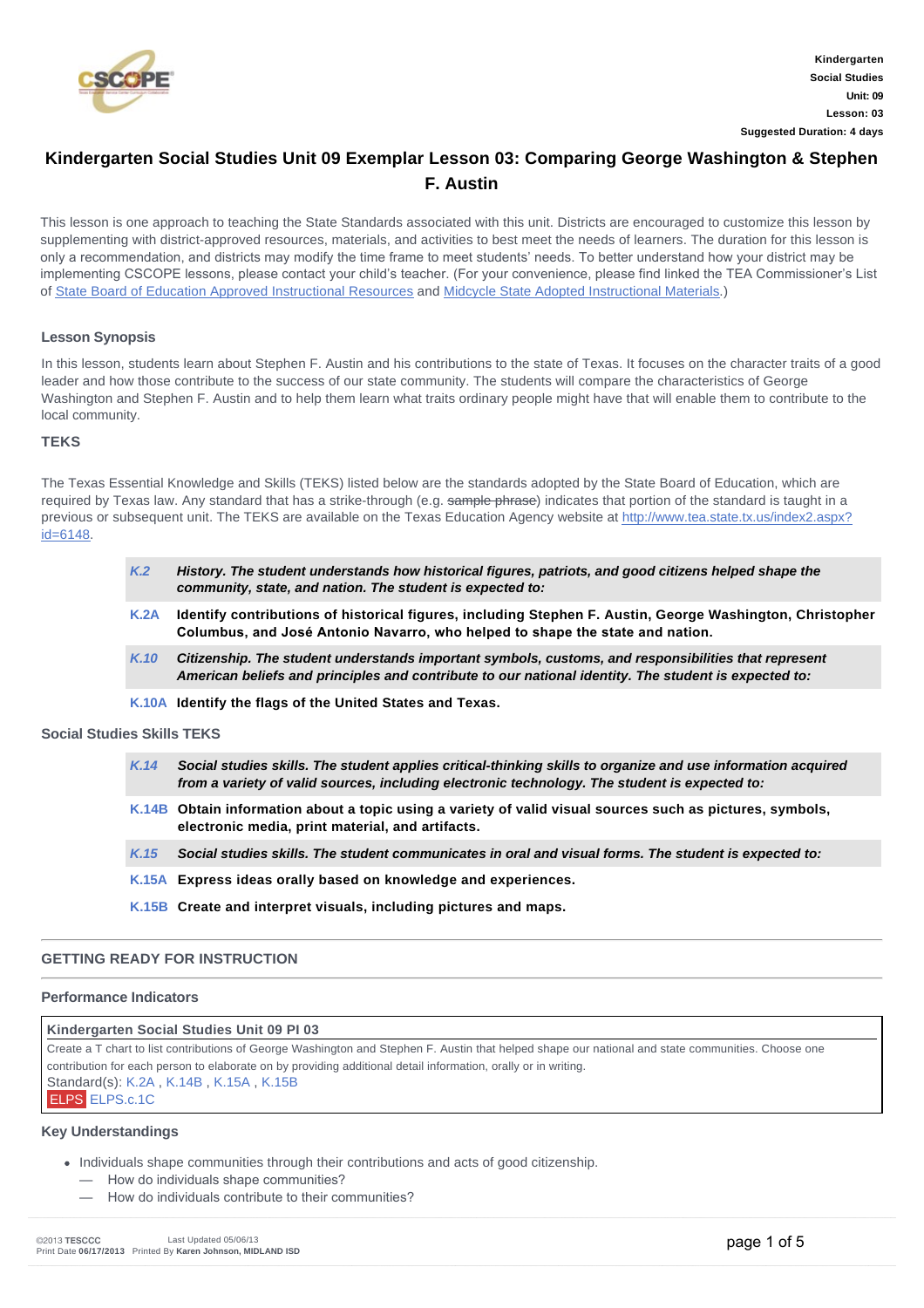#### **Kindergarten Social Studies Unit: 09 Lesson: 03**

**Suggested Duration: 4 days**

- What are acts of good citizenship?
- What did Stephen F. Austin do to create and shape our state community?
- What characteristics of a good father did he exhibit?
- How did he make sure this new community/state would be a good place to live, work and play?
- How do his contributions affect us today?

#### **Vocabulary of Instruction**

• contribution • citizenship

Texas

- capitol
- Mexico
- citizens
- **s** state
- leader
- Virginia
- Father of Texas
- colonists

#### **Materials**

• Refer to Notes for Teacher section from materials.

#### **Attachments**

All attachments associated with this lesson are referenced in the body of the lesson. Due to considerations for grading or student assessment, attachments that are connected with Performance Indicators or serve as answer keys are available in the district site and are not accessible on the public website.

**T** [Teacher Resource: PowerPoint: Stephen F. Austin: The Father of Texas](http://files5.mycscope.us/057139067207193074244053137193063094174102077060/Download.ashx?hash=2.2)

#### **Resources**

• None identified

#### **Advance Preparation**

- 1. Become familiar with content and procedures for the lesson, including the idea that Stephen F. Austin helped shape our state.
- 2. Refer to the Instructional Focus Document for specific content to include in the lesson.
- 3. Select appropriate sections of the textbook and other classroom materials that support the learning for this lesson.
- 4. Preview websites according to district guidelines.
- 5. Gather books about Stephen F. Austin.
- 6. Prepare materials and handouts as needed.

#### **Background Information**

**Authority Figures:** Authority figures set standards, enforce the law, or maintain social order in the absence of laws. Most people respect authority and comply with the written or spoken rules. Authority figures include parents and grandparents, school teachers and principals, police officers, clergy, military officers, and others in positions of authority.

**Historical Figures:** People associated with past happenings who achieve some notability are historical figures.

Stephen F. Austin: (1793-1836) Stephen F. Austin is considered the "Father of Texas" due to his continued efforts to settle the territory. His father Moses Austin contracted with the Spanish government to colonize a portion of northern Mexico. When Moses died in June 1821, the contract transferred to the younger Austin. Stephen selected a site for his colony along the Brazos and Colorado rivers and began recruiting families in 1821. Progress was slow because of difficulty in transporting supplies into the area and because of changing Mexican politics. Austin frequently discussed the future of his colony with Mexican officials and he earned their trust. By 1825, 297 families lived in Austin's Colony. They were called the "Old Three Hundred." Austin continued to negotiate with the Mexican government and represent residents. He also secured other land grants. In ten years he helped more than 1,500 families settle in Texas. At first the leadership of Antonio López de Santa Anna pleased Austin, but as Santa Anna assumed more and more control, he limited the freedom of the Texans. Austin supported the organized opposition to the absolute power of Santa Anna. This opposition led to the Texas Revolution.

Austin is remembered in Texas history for his many efforts on behalf of Texas before, during, and immediately after Texas' Revolution with Mexico. His contributions to Texas included: long and perilous pilgrimages to Mexico on behalf of Texas; his unwillingness to counsel his people to take up arms against the Mexican government as long as any hope for peace remained; his firm and decided voice, speaking words of encouragement and hope during the darkest days of the revolution; and his laborious travels in the United States to obtain needed support for his struggling countrymen.

**Flags of the United States** Prior to 1777 the patriots fought under the Grand Union flag. In 1777, the Continental Congress approved a new flag with 13 stripes and 13 stars representing the 13 colonies. Each time a state entered the union one star and one stripe were added. In 1818, the U.S. Congress set the number of stripes at 13, but agreed to continue to add a star for each new state.

Flags of Texas Six flags have flown over Texas. These represent the different nations which occupied Texas territory beginning with Spain, then France, Mexico, the Republic of Texas, the Confederate States of America, and the United States of America. The Republic adopted a flag on December 10, 1836, but later, in 1839, approved the Lone Star flag as the official flag of the Republic of Texas. When Texas became the twenty-eighth state in the United States in 1845, the flag of the United States was added, but the Lone Star flag remained the official state flag. The flag of the Confederacy flew from 1861 until June 1, 1865, at which time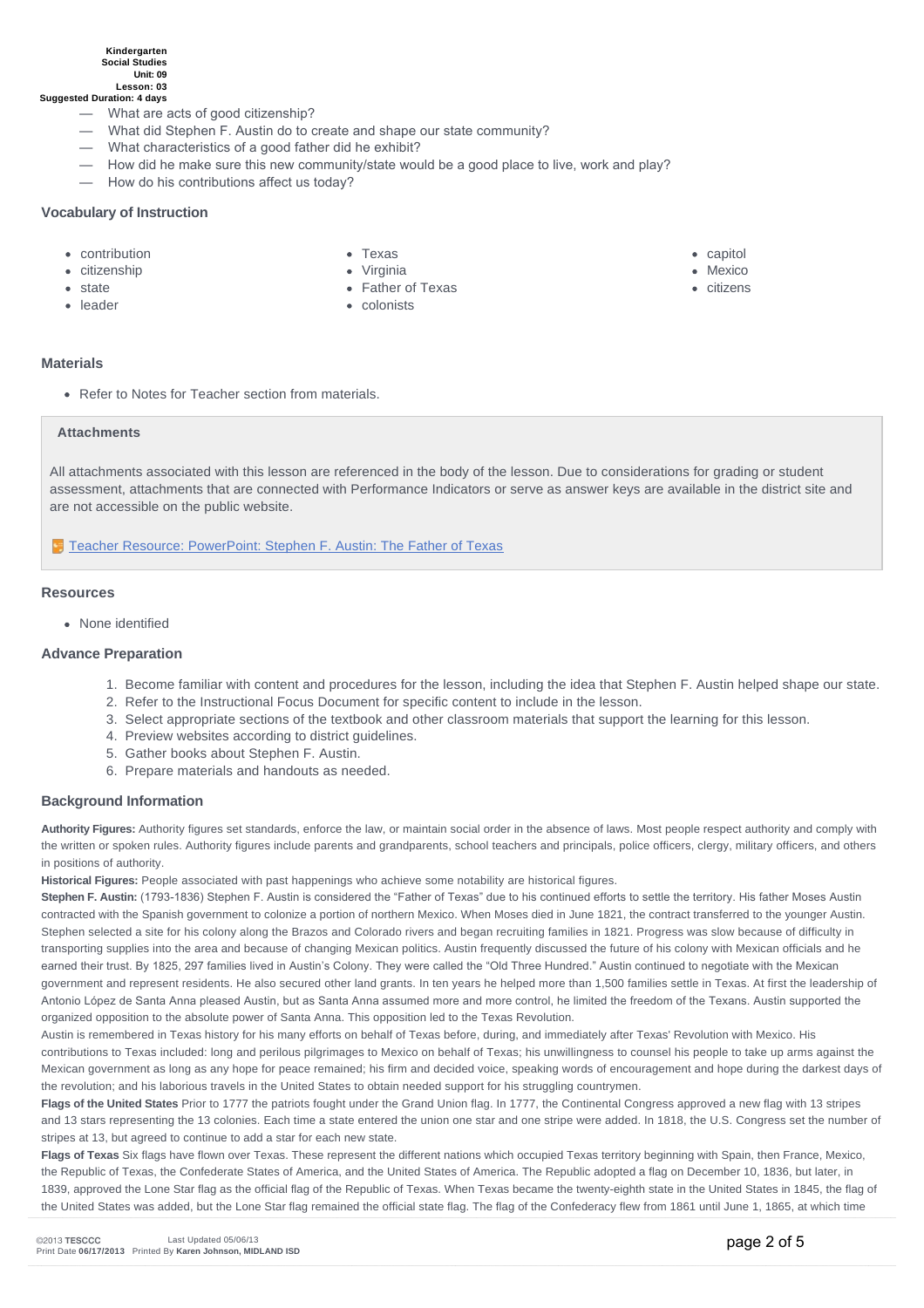President Andrew Johnson announced that the state was readmitted to the Union and the flag of the United States of America replaced the flag of the Confederacy.

Text courtesy of the Social Studies Center [defunct]. (2000). *Glossary*. Austin: Texas Education Agency.

and

Social Studies Center [defunct]. (2000). *Biographies*. Austin: Texas Education Agency.

#### **GETTING READY FOR INSTRUCTION**

Teachers are encouraged to supplement and substitute resources, materials, and activities to meet the needs of learners. These lessons are one approach to teaching the TEKS/Specificity as well as addressing the Performance Indicators associated with each unit. District personnel may create original lessons using the Content Creator in the Tools Tab. All originally authored lessons can be saved in the "My CSCOPE" Tab within the "My Content" area.

#### **INSTRUCTIONAL PROCEDURES**

| <b>Instructional Procedures</b><br><b>ENGAGE - Introduce the name "Austin"</b>                                                                                                                                                                                                                                                                                                                                                                                                                                                                                                                                                                                                                            | <b>Notes for Teacher</b><br>NOTE: $1$ Day = $30$ minutes<br>Suggested Day 1 - 3 minutes                                                                                                                                                                                                     |
|-----------------------------------------------------------------------------------------------------------------------------------------------------------------------------------------------------------------------------------------------------------------------------------------------------------------------------------------------------------------------------------------------------------------------------------------------------------------------------------------------------------------------------------------------------------------------------------------------------------------------------------------------------------------------------------------------------------|---------------------------------------------------------------------------------------------------------------------------------------------------------------------------------------------------------------------------------------------------------------------------------------------|
| 1. Display a picture of Stephen F. Austin. Introduce him as an historical figure and<br>explain how he was very important to Texas.<br>2. Display a picture of the state capitol of Texas.<br>Ask:<br>• Do you know where the state capitol of Texas is? (Austin, Texas is the<br>location of our state capitol. It is named after Stephen F. Austin.)                                                                                                                                                                                                                                                                                                                                                    | Materials:<br>• Picture of Stephen F. Austin<br>• Picture of the Texas state capitol<br>Purpose:<br>To focus attention on the name "Austin."<br><b>TEKS:</b> K.2A; K.10A; K.14B; K.15A: K.15B                                                                                               |
| <b>EXPLORE - The story of Stephen F. Austin</b>                                                                                                                                                                                                                                                                                                                                                                                                                                                                                                                                                                                                                                                           | Suggested Day 1 (continued) - 10 minutes                                                                                                                                                                                                                                                    |
| 1. Share with students the story of Stephen F. Austin using the Teacher<br>Resource: PowerPoint: Stephen F. Austin: The Father of Texas, or a<br>picture book about Stephen F. Austin. The following points may be included:<br>• Stephen F. Austin was born in Virginia on November 3, 1793.<br>• Stephen F. Austin became a leader to the people who settled in<br>Texas.<br>• Stephen F. Austin helped the colonists write rules for their new<br>colony.<br>• Much of the money Austin earned was spent on the colony.<br>• Stephen F. Austin died on December 27, 1836, at the age of 43.<br>• After Stephen F. Austin died, the city of Austin, the capital of Texas,<br>was named in honor of him. | <b>Attachments:</b><br>• Teacher Resource: PowerPoint: Stephen F.<br><b>Austin: The Father of Texas</b><br>Purpose:<br>Learn background information about the life of Stephen F.<br>Austin and the role he played in the history of Texas.<br><b>TEKS:</b> K.2A; K.10A; K.14B; K.15A: K.15B |
| <b>EXPLAIN - Sequence four events from the life of Stephen F. Austin</b>                                                                                                                                                                                                                                                                                                                                                                                                                                                                                                                                                                                                                                  | Suggested Day 1 (continued) - 17 minutes                                                                                                                                                                                                                                                    |
| 1. Students share what they know about Stephen F. Austin with a partner.<br>2. Teacher monitors, listening to student statements and/or scribing.                                                                                                                                                                                                                                                                                                                                                                                                                                                                                                                                                         | Purpose:<br>Students explain what they know about the life of Stephen F.<br>Austin.<br>TEKS: K.2A; K.10A; K.14B; K.15A: K.15B                                                                                                                                                               |
| <b>ENGAGE - United States Flag</b>                                                                                                                                                                                                                                                                                                                                                                                                                                                                                                                                                                                                                                                                        | Suggested Day 2 - 15 minutes                                                                                                                                                                                                                                                                |
| 1. Display the United States Flag.<br>Ask:<br>• Who can identify the flag?<br>• Who knows what the flag stands for and why we display the flag.<br>2. Encourage students to recall information about the flag from Celebrate<br>Freedom Week in September. Emphasize the United States Flag is the flag for<br>our nation.                                                                                                                                                                                                                                                                                                                                                                                | <b>Materials:</b><br>• United States Flag<br>Purpose:<br>Focus on the United States Flag.<br>TEKS: K.2A; K.10A; K.14B; K.15A: K.15B                                                                                                                                                         |
| <b>EXPLORE - Texas Flag</b>                                                                                                                                                                                                                                                                                                                                                                                                                                                                                                                                                                                                                                                                               | Suggested Day 2 (continued) - 10 minutes                                                                                                                                                                                                                                                    |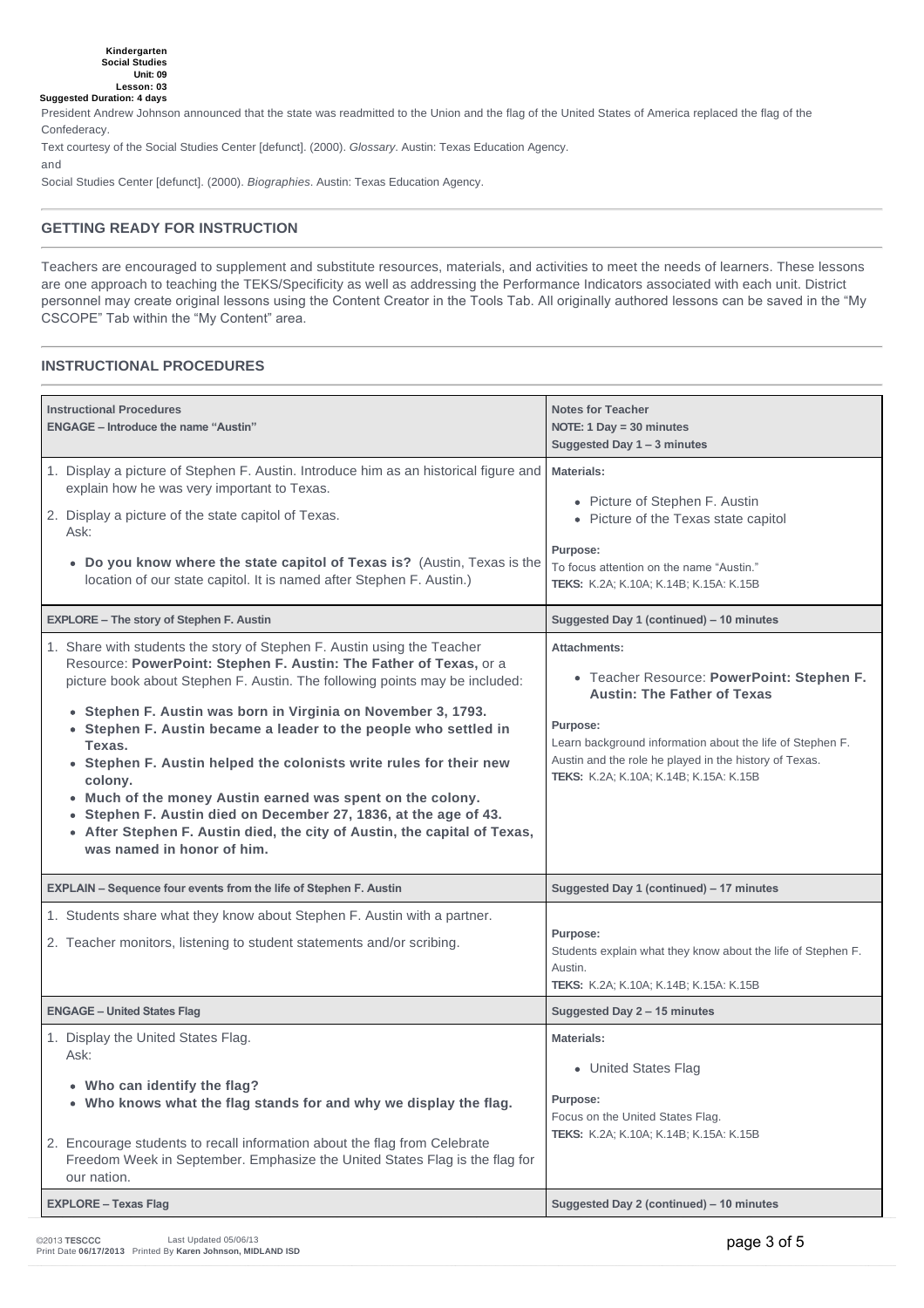# **Kindergarten Social Studies Unit: 09 Lesson: 03 Suggested Duration: 4 days**

| 1. Display the Texas Flag.<br><b>Materials:</b><br>2. Students should be familiar with the Texas Flag.<br>• Time created in the first lesson of this unit (Unit<br>Ask: How is this flag different from the U.S. Flag?<br>9, Lesson 1)<br>3. Display both flags side by side. Students compare and contrast orally through<br>Purpose:<br>a teacher guided discussion.<br>Understand the Texas Flag is the Texas state flag.<br><b>TEKS:</b> K.2A; K.10A; K.14B; K.15A: K.15B<br><b>ENGAGE - Leader of Our Country and Leader of Texas</b><br>Suggested Day 3 - 5 minutes<br>1. Display photos of George Washington and Stephen F. Austin.<br><b>Materials:</b><br>2. Review the contributions made by George Washington through pictures, a<br>• Photos of George Washington and Stephen F.<br>PowerPoint or a story.<br>Austin<br>Purpose:<br>Focus on George Washington and Stephen F. Austin.<br>TEKS: K.2A; K.10A; K.14B; K.15A: K.15B<br><b>EXPLORE - Leader of Texas</b><br>Suggested Day 3 (continued) - 10 minutes<br>1. Review with students the characteristics of a good leader.<br>Purpose:<br>Understand the role Stephen F. Austin played in shaping<br>2. Like George Washington, Stephen F. Austin exhibited these characteristics as<br>Texas.<br>he helped create and shape our state.<br>TEKS: K.2A; K.10A; K.14B; K.15A: K.15B<br>3. While emphasizing the role Stephen F. Austin played in shaping our state,<br>include the following facts that led to his and earning the title "Father of Texas."<br>(Age appropriate comparisons to a father in parentheses.)<br>• He was a positive influence on the colonists. He told them they<br>could succeed.<br>• He was kind and was deeply respected by the colonists.<br>• He was a good decision maker.<br>• He helped to pay for things that people needed.<br>• He took care of the colonists.<br>4. Like George Washington, some of the values Stephen F. Austin modeled were<br>honesty, bravery, a sense of calmness, loyalty, and thoughtfulness toward the<br>people of Texas.<br><b>ELABORATE</b><br>Suggested Day 3 (continued) - 5 minutes<br>1. Facilitate a discussion based on these Key Understanding and Guiding<br>Questions:<br>- What did Stephen F. Austin do to create and shape our state community?<br>- What characteristics of a good father did he exhibit?<br>- How do those same characteristics help a leader be successful?<br>- What leadership roles did he hold as a leader of Texas?<br>- How did he make sure this new community/state would be a good place to<br>live, work and play?<br>- How do his contributions affect us today?<br><b>EXPLAIN - Create class book</b><br>Suggested Day 3 (continued) - 10 minutes<br>1. Students create a class book about Stephen F. Austin. Each student will<br><b>Materials:</b><br>illustrate one page which will show a fact about Stephen F. Austin and his<br>• white drawing paper, one sheet per student, 8<br>contributions to Texas. (There can be duplicates.) Students write or dictate a<br>$\frac{1}{2}$ X 11 or similar size<br>sentence that tells about the illustration.<br>• binding (staples, spiral binding, or other<br>2. Students share their illustration with the class and read their sentence of<br>appropriate material)<br>explanation. |
|-------------------------------------------------------------------------------------------------------------------------------------------------------------------------------------------------------------------------------------------------------------------------------------------------------------------------------------------------------------------------------------------------------------------------------------------------------------------------------------------------------------------------------------------------------------------------------------------------------------------------------------------------------------------------------------------------------------------------------------------------------------------------------------------------------------------------------------------------------------------------------------------------------------------------------------------------------------------------------------------------------------------------------------------------------------------------------------------------------------------------------------------------------------------------------------------------------------------------------------------------------------------------------------------------------------------------------------------------------------------------------------------------------------------------------------------------------------------------------------------------------------------------------------------------------------------------------------------------------------------------------------------------------------------------------------------------------------------------------------------------------------------------------------------------------------------------------------------------------------------------------------------------------------------------------------------------------------------------------------------------------------------------------------------------------------------------------------------------------------------------------------------------------------------------------------------------------------------------------------------------------------------------------------------------------------------------------------------------------------------------------------------------------------------------------------------------------------------------------------------------------------------------------------------------------------------------------------------------------------------------------------------------------------------------------------------------------------------------------------------------------------------------------------------------------------------------------------------------------------------------------------------------------------------------------------------------------------------------------------------------------------------------------------------------------------------------------------------------------------------------------------------------------------------------------------------------------------------------------------------------------------------------------------------------------------------------|
|                                                                                                                                                                                                                                                                                                                                                                                                                                                                                                                                                                                                                                                                                                                                                                                                                                                                                                                                                                                                                                                                                                                                                                                                                                                                                                                                                                                                                                                                                                                                                                                                                                                                                                                                                                                                                                                                                                                                                                                                                                                                                                                                                                                                                                                                                                                                                                                                                                                                                                                                                                                                                                                                                                                                                                                                                                                                                                                                                                                                                                                                                                                                                                                                                                                                                                                         |
|                                                                                                                                                                                                                                                                                                                                                                                                                                                                                                                                                                                                                                                                                                                                                                                                                                                                                                                                                                                                                                                                                                                                                                                                                                                                                                                                                                                                                                                                                                                                                                                                                                                                                                                                                                                                                                                                                                                                                                                                                                                                                                                                                                                                                                                                                                                                                                                                                                                                                                                                                                                                                                                                                                                                                                                                                                                                                                                                                                                                                                                                                                                                                                                                                                                                                                                         |
|                                                                                                                                                                                                                                                                                                                                                                                                                                                                                                                                                                                                                                                                                                                                                                                                                                                                                                                                                                                                                                                                                                                                                                                                                                                                                                                                                                                                                                                                                                                                                                                                                                                                                                                                                                                                                                                                                                                                                                                                                                                                                                                                                                                                                                                                                                                                                                                                                                                                                                                                                                                                                                                                                                                                                                                                                                                                                                                                                                                                                                                                                                                                                                                                                                                                                                                         |
|                                                                                                                                                                                                                                                                                                                                                                                                                                                                                                                                                                                                                                                                                                                                                                                                                                                                                                                                                                                                                                                                                                                                                                                                                                                                                                                                                                                                                                                                                                                                                                                                                                                                                                                                                                                                                                                                                                                                                                                                                                                                                                                                                                                                                                                                                                                                                                                                                                                                                                                                                                                                                                                                                                                                                                                                                                                                                                                                                                                                                                                                                                                                                                                                                                                                                                                         |
|                                                                                                                                                                                                                                                                                                                                                                                                                                                                                                                                                                                                                                                                                                                                                                                                                                                                                                                                                                                                                                                                                                                                                                                                                                                                                                                                                                                                                                                                                                                                                                                                                                                                                                                                                                                                                                                                                                                                                                                                                                                                                                                                                                                                                                                                                                                                                                                                                                                                                                                                                                                                                                                                                                                                                                                                                                                                                                                                                                                                                                                                                                                                                                                                                                                                                                                         |
|                                                                                                                                                                                                                                                                                                                                                                                                                                                                                                                                                                                                                                                                                                                                                                                                                                                                                                                                                                                                                                                                                                                                                                                                                                                                                                                                                                                                                                                                                                                                                                                                                                                                                                                                                                                                                                                                                                                                                                                                                                                                                                                                                                                                                                                                                                                                                                                                                                                                                                                                                                                                                                                                                                                                                                                                                                                                                                                                                                                                                                                                                                                                                                                                                                                                                                                         |
|                                                                                                                                                                                                                                                                                                                                                                                                                                                                                                                                                                                                                                                                                                                                                                                                                                                                                                                                                                                                                                                                                                                                                                                                                                                                                                                                                                                                                                                                                                                                                                                                                                                                                                                                                                                                                                                                                                                                                                                                                                                                                                                                                                                                                                                                                                                                                                                                                                                                                                                                                                                                                                                                                                                                                                                                                                                                                                                                                                                                                                                                                                                                                                                                                                                                                                                         |
|                                                                                                                                                                                                                                                                                                                                                                                                                                                                                                                                                                                                                                                                                                                                                                                                                                                                                                                                                                                                                                                                                                                                                                                                                                                                                                                                                                                                                                                                                                                                                                                                                                                                                                                                                                                                                                                                                                                                                                                                                                                                                                                                                                                                                                                                                                                                                                                                                                                                                                                                                                                                                                                                                                                                                                                                                                                                                                                                                                                                                                                                                                                                                                                                                                                                                                                         |
|                                                                                                                                                                                                                                                                                                                                                                                                                                                                                                                                                                                                                                                                                                                                                                                                                                                                                                                                                                                                                                                                                                                                                                                                                                                                                                                                                                                                                                                                                                                                                                                                                                                                                                                                                                                                                                                                                                                                                                                                                                                                                                                                                                                                                                                                                                                                                                                                                                                                                                                                                                                                                                                                                                                                                                                                                                                                                                                                                                                                                                                                                                                                                                                                                                                                                                                         |
|                                                                                                                                                                                                                                                                                                                                                                                                                                                                                                                                                                                                                                                                                                                                                                                                                                                                                                                                                                                                                                                                                                                                                                                                                                                                                                                                                                                                                                                                                                                                                                                                                                                                                                                                                                                                                                                                                                                                                                                                                                                                                                                                                                                                                                                                                                                                                                                                                                                                                                                                                                                                                                                                                                                                                                                                                                                                                                                                                                                                                                                                                                                                                                                                                                                                                                                         |
|                                                                                                                                                                                                                                                                                                                                                                                                                                                                                                                                                                                                                                                                                                                                                                                                                                                                                                                                                                                                                                                                                                                                                                                                                                                                                                                                                                                                                                                                                                                                                                                                                                                                                                                                                                                                                                                                                                                                                                                                                                                                                                                                                                                                                                                                                                                                                                                                                                                                                                                                                                                                                                                                                                                                                                                                                                                                                                                                                                                                                                                                                                                                                                                                                                                                                                                         |
|                                                                                                                                                                                                                                                                                                                                                                                                                                                                                                                                                                                                                                                                                                                                                                                                                                                                                                                                                                                                                                                                                                                                                                                                                                                                                                                                                                                                                                                                                                                                                                                                                                                                                                                                                                                                                                                                                                                                                                                                                                                                                                                                                                                                                                                                                                                                                                                                                                                                                                                                                                                                                                                                                                                                                                                                                                                                                                                                                                                                                                                                                                                                                                                                                                                                                                                         |
|                                                                                                                                                                                                                                                                                                                                                                                                                                                                                                                                                                                                                                                                                                                                                                                                                                                                                                                                                                                                                                                                                                                                                                                                                                                                                                                                                                                                                                                                                                                                                                                                                                                                                                                                                                                                                                                                                                                                                                                                                                                                                                                                                                                                                                                                                                                                                                                                                                                                                                                                                                                                                                                                                                                                                                                                                                                                                                                                                                                                                                                                                                                                                                                                                                                                                                                         |
|                                                                                                                                                                                                                                                                                                                                                                                                                                                                                                                                                                                                                                                                                                                                                                                                                                                                                                                                                                                                                                                                                                                                                                                                                                                                                                                                                                                                                                                                                                                                                                                                                                                                                                                                                                                                                                                                                                                                                                                                                                                                                                                                                                                                                                                                                                                                                                                                                                                                                                                                                                                                                                                                                                                                                                                                                                                                                                                                                                                                                                                                                                                                                                                                                                                                                                                         |
|                                                                                                                                                                                                                                                                                                                                                                                                                                                                                                                                                                                                                                                                                                                                                                                                                                                                                                                                                                                                                                                                                                                                                                                                                                                                                                                                                                                                                                                                                                                                                                                                                                                                                                                                                                                                                                                                                                                                                                                                                                                                                                                                                                                                                                                                                                                                                                                                                                                                                                                                                                                                                                                                                                                                                                                                                                                                                                                                                                                                                                                                                                                                                                                                                                                                                                                         |
|                                                                                                                                                                                                                                                                                                                                                                                                                                                                                                                                                                                                                                                                                                                                                                                                                                                                                                                                                                                                                                                                                                                                                                                                                                                                                                                                                                                                                                                                                                                                                                                                                                                                                                                                                                                                                                                                                                                                                                                                                                                                                                                                                                                                                                                                                                                                                                                                                                                                                                                                                                                                                                                                                                                                                                                                                                                                                                                                                                                                                                                                                                                                                                                                                                                                                                                         |
|                                                                                                                                                                                                                                                                                                                                                                                                                                                                                                                                                                                                                                                                                                                                                                                                                                                                                                                                                                                                                                                                                                                                                                                                                                                                                                                                                                                                                                                                                                                                                                                                                                                                                                                                                                                                                                                                                                                                                                                                                                                                                                                                                                                                                                                                                                                                                                                                                                                                                                                                                                                                                                                                                                                                                                                                                                                                                                                                                                                                                                                                                                                                                                                                                                                                                                                         |
|                                                                                                                                                                                                                                                                                                                                                                                                                                                                                                                                                                                                                                                                                                                                                                                                                                                                                                                                                                                                                                                                                                                                                                                                                                                                                                                                                                                                                                                                                                                                                                                                                                                                                                                                                                                                                                                                                                                                                                                                                                                                                                                                                                                                                                                                                                                                                                                                                                                                                                                                                                                                                                                                                                                                                                                                                                                                                                                                                                                                                                                                                                                                                                                                                                                                                                                         |
| Purpose:<br>3. After the book is bound, make it available for individual students to check out<br>Students demonstrate mastery by illustrating a fact about<br>and take home to share with their families. Then add to the class library.<br>Stephen F. Austin and his contributions to Texas.<br><b>TEKS:</b> K.2A; K.10A; K.14B; K.15A: K.15B                                                                                                                                                                                                                                                                                                                                                                                                                                                                                                                                                                                                                                                                                                                                                                                                                                                                                                                                                                                                                                                                                                                                                                                                                                                                                                                                                                                                                                                                                                                                                                                                                                                                                                                                                                                                                                                                                                                                                                                                                                                                                                                                                                                                                                                                                                                                                                                                                                                                                                                                                                                                                                                                                                                                                                                                                                                                                                                                                                         |
| <b>ENGAGE - Use T Chart to compare Washington &amp; Austin</b><br>Suggested Day 4 - 5 minutes                                                                                                                                                                                                                                                                                                                                                                                                                                                                                                                                                                                                                                                                                                                                                                                                                                                                                                                                                                                                                                                                                                                                                                                                                                                                                                                                                                                                                                                                                                                                                                                                                                                                                                                                                                                                                                                                                                                                                                                                                                                                                                                                                                                                                                                                                                                                                                                                                                                                                                                                                                                                                                                                                                                                                                                                                                                                                                                                                                                                                                                                                                                                                                                                                           |